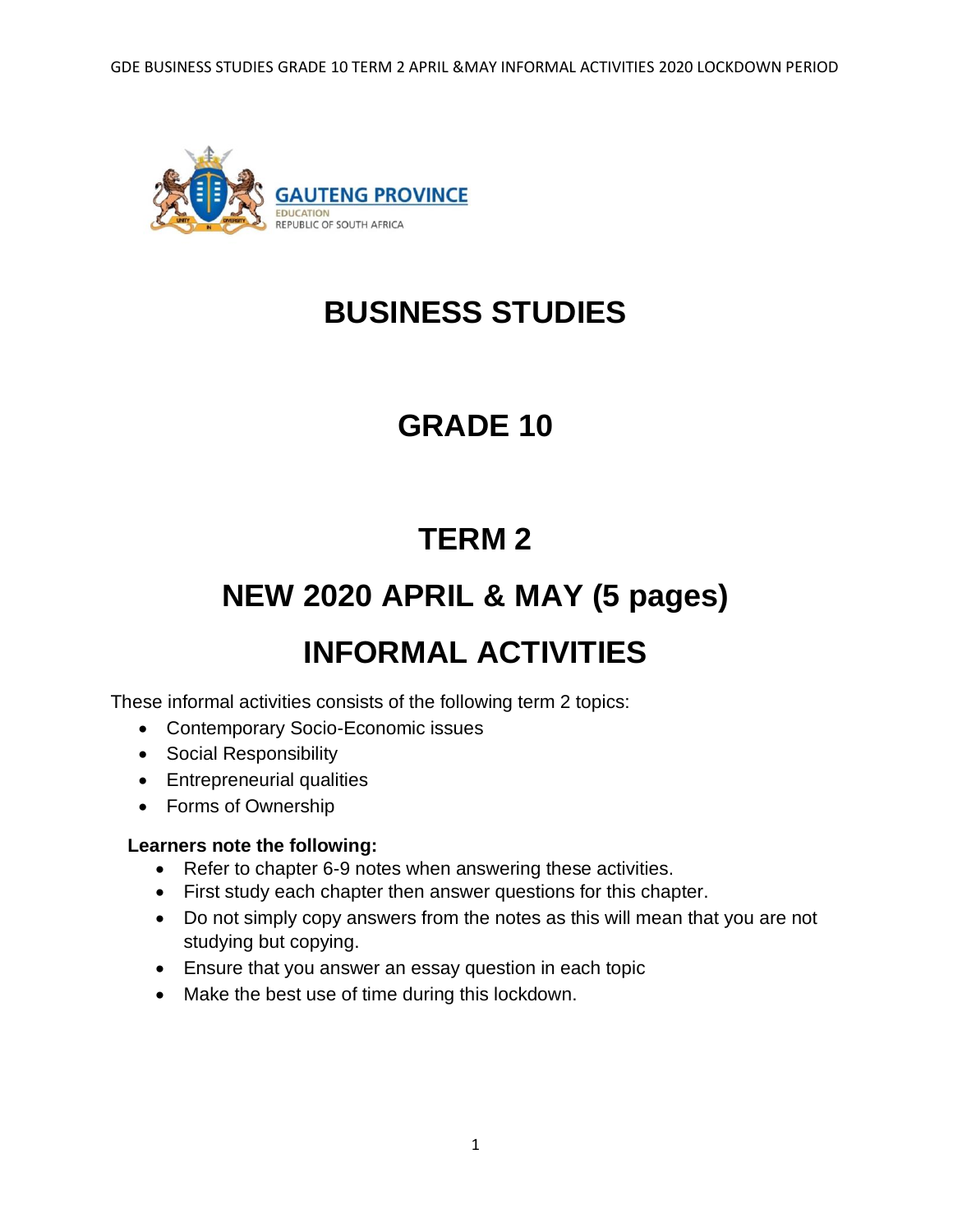## **TERM 2: TOPIC 1: REFER TO CHAPTER 6 AND 7 NOTES**

## **CONTEMPORARY SOCIO- ECONOMIC ISSUES & SOCIAL RESPONSIBILITY**

### **QUESTION 1**

- 1.1 Elaborate on the meaning of socio-economic issues. **(4)**
- 1.2 Explain the reason why the socio-economic issues pose a challenge to businesses. **(6)**
- 1.3 Identify the socio-economic issue represented in EACH statement below:
	- 1.3.1 Sallie, one of Sky Blue Consulting always borrows money from his colleagues and use it for horse betting.
	- 1.3.2 Mamotepa sells imitation running shoes that are marked with a fake logo.
	- 1.3.3 Employees at Tshiluba Trading decided to embark on a go slow after unsuccessful wage negotiations with management. **(6)**
- 1.4 Discuss the impact of EACH socio-economic issue identified in QUESTION 1.3 above.

**(12)**

#### Use the table below as a guide to answer QUESTION 1.4

| <b>SOCIO-ECONOMIC ISSUE</b> | <b>IMPACT</b> |
|-----------------------------|---------------|
|                             |               |
| --                          |               |
|                             |               |

1.5 Discuss the impact of other socio-economic issues on businesses. **(16)**

#### **QUESTION 1.6**

#### **Essay question**

Piracy poses many challenges for businesses and requires them to find solutions to deal with this socio-economic issue. Some businesses argue that unemployment is also another socio-economic issue that has a negative impact on their operations. Businesses need to be socially responsible by initiating projects that are aimed at addressing unemployment.

Write an essay on piracy and social responsibility in which you include the following aspects:

- Elaborate on the meaning of piracy and unemployment as socio -economic issues
- Discuss the impact of piracy on businesses
- Explain THREE solutions to piracy
- Advise businesses on any FOUR initiatives they can take to address unemployment as a socio-economic issue **[40]**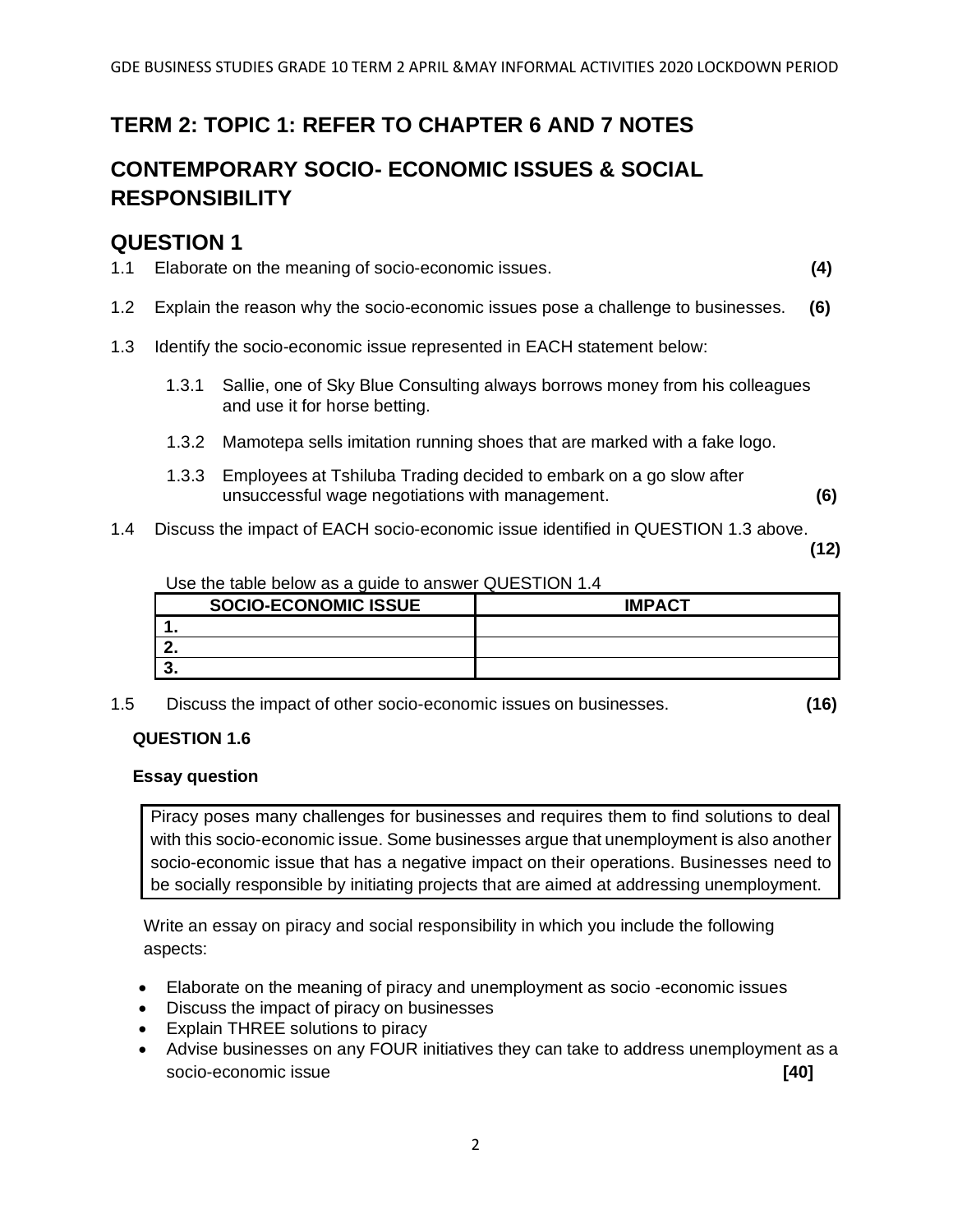## **TOPIC 2: REFER TO CHAPTER 8 NOTES**

## **ENTRPRENEURIAL QUALITIES**

### **QUESTION 2**

2.1 Elaborate on the meaning of an entrepreneur. **(4)**

2.2 Read the scenario below and answer the questions that follow.

#### **TENDANI BAKERIES ( TB)**

Tendani Bakeries is situated in a township and specialises in selling fresh birthday cakes and bread in the community. Tendani, the owner of the business sets clear and specific goals. He has the determination to keep going even when things are not working in his favour. Tendani does not give up easily and has an amazing ability to keep going despite losing profits due to the lockdown period.

2.2.1 Identify THREE qualities of an entrepreneur displayed by Tendani. Motivate your answer by quoting from the scenario above. **(9)**

| <b>QUALITIES OF AN ENTREPRENEUR</b> | <b>MOTIVATION</b> |
|-------------------------------------|-------------------|
|                                     |                   |
| --                                  |                   |
|                                     |                   |

#### Use the table below as a guide to answer QUESTION 2.2.1

- 2.2.2 Advise Tendani on the following entrepreneurial qualities he can use to improve the performance of his business.
	- Exceptional organisation skills. **(4)**
	- Management and leadership **(4)**
	- High motivation/ energy levels **(4)**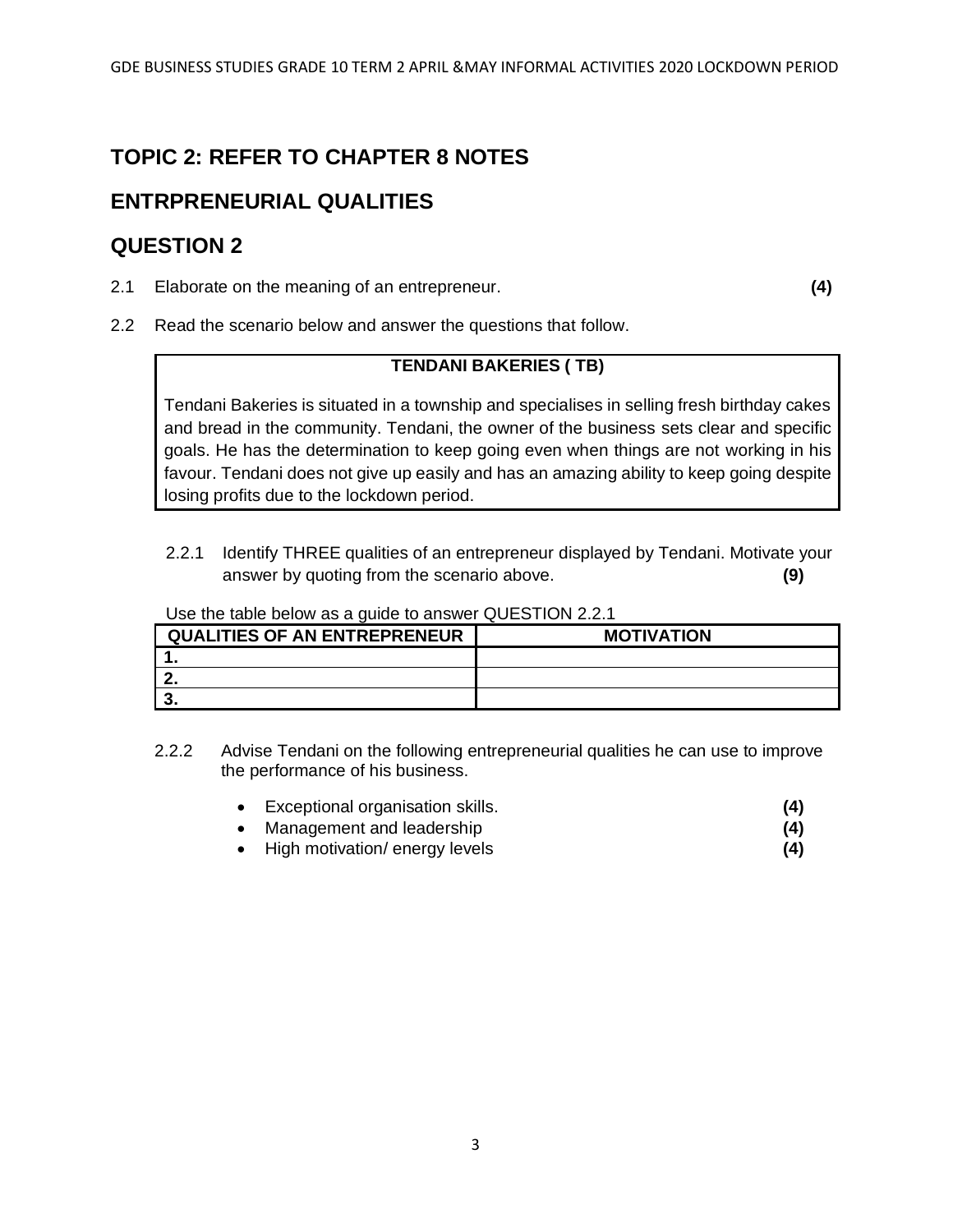## **TOPIC 3: REFER TO CHAPTER 9 NOTES**

## **FORMS OF OWNERSHIP**

#### **QUESTION 3**

3.1 Outline any FIVE factors that should be considered when choosing a form of ownership.

**(10)**

- 3.2 Explain the differences between profit and non-profit companies. **(8)**
- 3.3 Read the scenario below and answer the questions that follow.

#### **MAPULA HAIRDRESSING SALON (MHS**)

Mapula Hairdressing Salon specialises in the latest unisex hair styles. Mapula is the only owner of the business. Gerald, the owner of Gerald Hairdressing salon requested Mapula to form a joint business venture that will be named M & G Hairdressing salon.

3.3.1 Identify TWO forms of ownership that are applicable to the scenario above. Motivate your answer by quoting from the scenario above. **(6)**

Use the table below as a guide to answer QUESTION 3.3.1

| --                        |                   |
|---------------------------|-------------------|
| <b>FORMS OF OWNERSHIP</b> | <b>MOTIVATION</b> |
|                           |                   |
|                           |                   |

- 3.3.2 Explain the differences between the TWO forms of ownership identified in QUESTION 3.3.1, above. **(8)**
- 3.4 Read the scenario below and answer the questions that follow

### **SIZWILE MANUFACTURER (PTY) Ltd/SM (PTY) Ltd**

Sizwile Manufacturer (PTY) Ltd specialises in the production of winter clothes for both males and females. The management of SM (PTY) Ltd wants to convert the company into a form of ownership that will enable them to sell shares to the public. This will enable them to raise sufficient capital for expansion.

- 3.4.1 Identify the form of ownership represented by Sizwile Manufacturer (PTY) Ltd. Motivate your answer by quoting from the scenario. **(3)**
- 3.4.2 Name the form of ownership that will enable Sizwile Manufacturer (PTY) Ltd to sell shares to the public. **(2)**
- 3.4.3 Discuss the advantages and disadvantages of the form of ownership mentioned in QUESTION 3.4.2, above. **(12)**